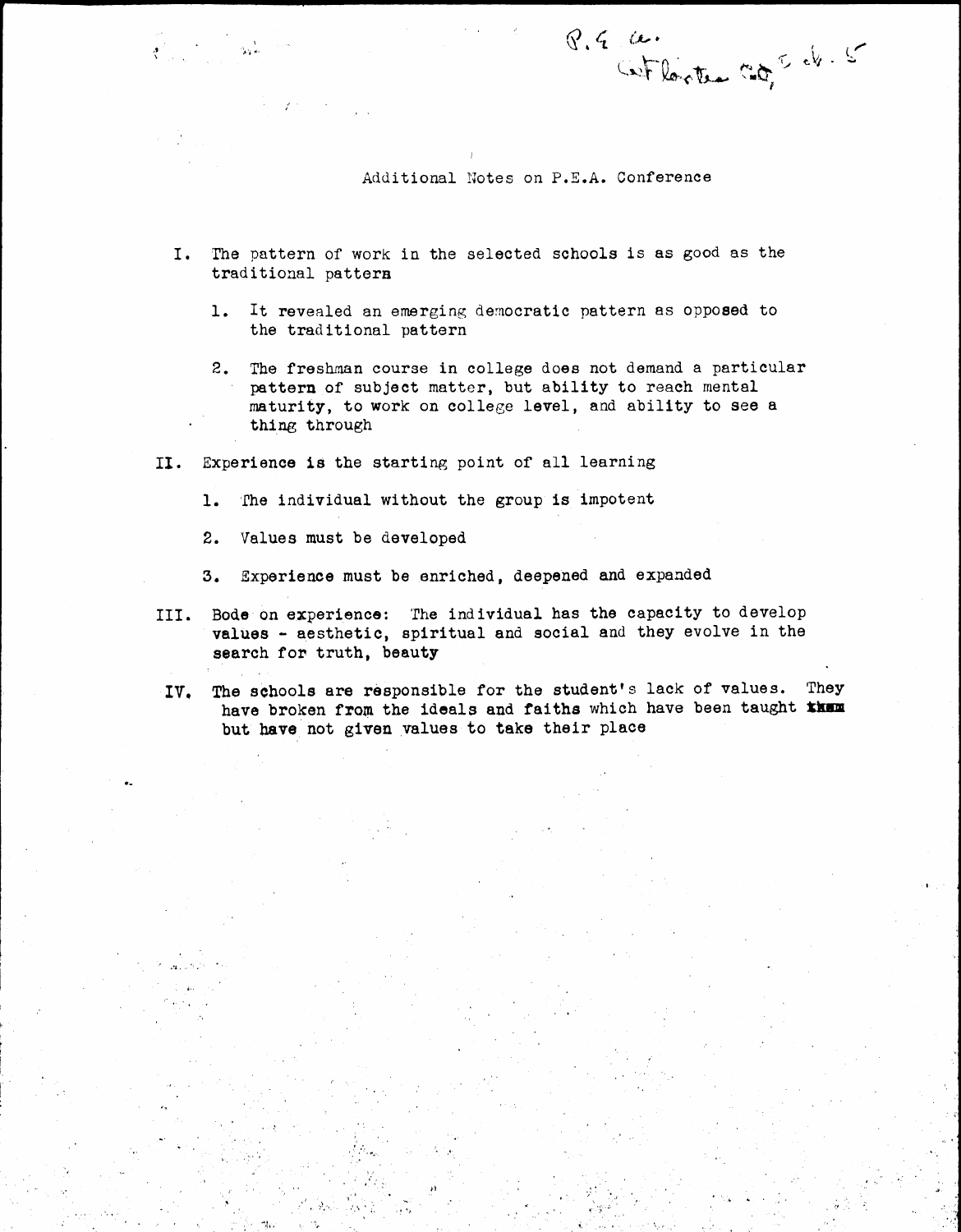May 24th, 1940

 $\sim$   $+$ 

Dr. R. W. Tyler, Research Director The University of Chicago Chicago. Ill.

My dear Dr. Tyler:

I have your kind letter of May 15th, concerning the materials which deal with the college success of students who enter college from the thirty schools of the Eight Year Study.

I have followed these results with a great deal of interest. I think they are very significant and have large implication for college practice. It would seem to me that a simple statement showing the success in college of the two groups and the implications of these results for college practice would be very much worth while. I have in mind in particular the implication for more liberal specifications for admission to college and for modification of the college curriculum to meet the needs and capacities of students. I think the colleges will want to have this information. They may not accept it right away, but these factors supported by the evidence you have secured will ultimately tend to place college practice on values that are much more significant than the form which has prevailed heretofore.

May I add that I have enjoyed sitting in on your discussions, which have been very much worth while?

You may be interested to know that we had Baan Hawkes with us a few weeks ago. His suggestions involved your findings which were exceedingly helpful.

Very sincerely yours,

K. J. Hoke, Dean Department of Education

 $KJH:$   $\alpha$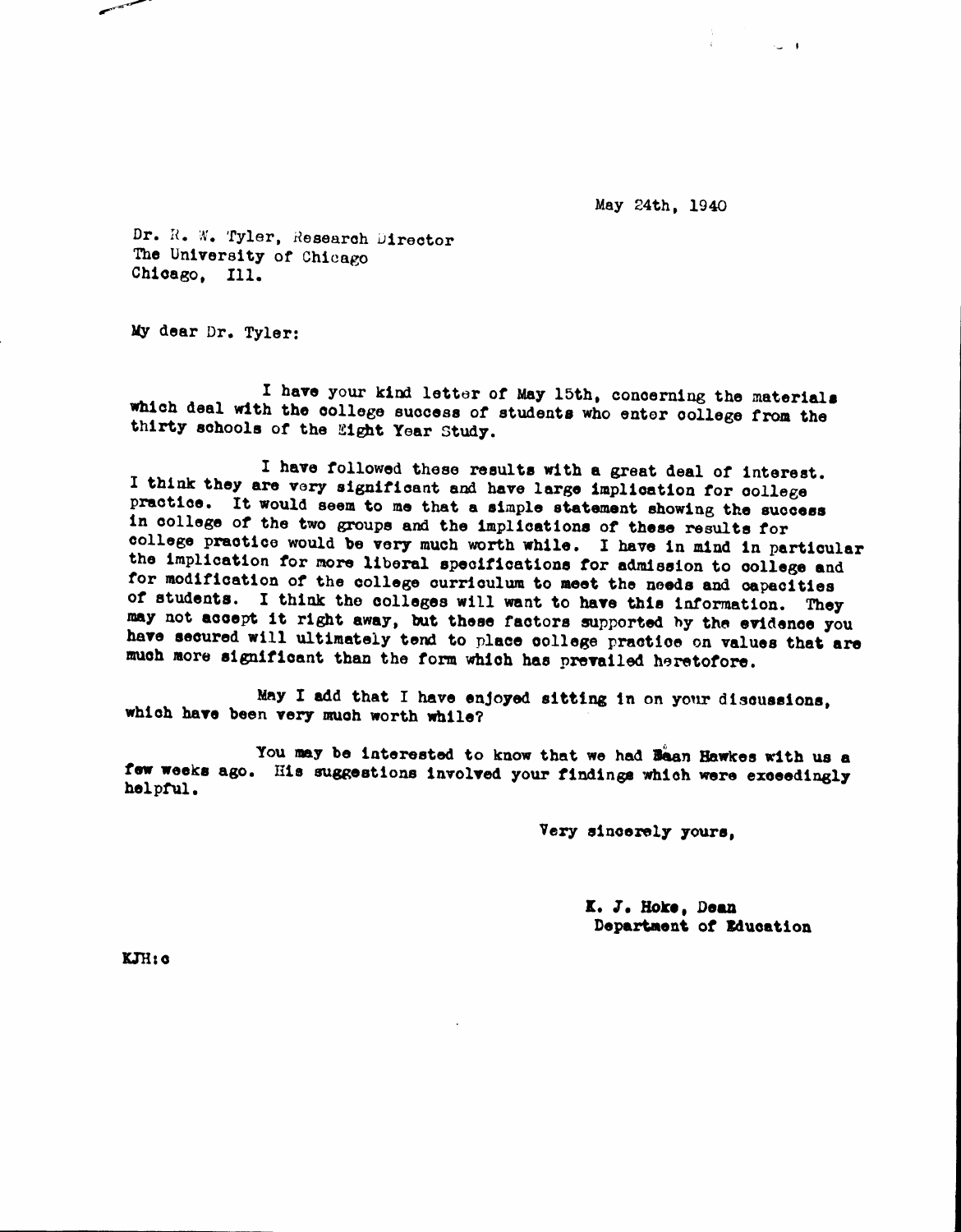# PROGRESSIVE EDUCATION ASSOCIATION

# Evaluation in the Eight Year Study

Commission on the Relation of School and College, Wilford M. Aikin, Chairman

The Reports and Records Committee Eugene Randolph Smith, Chairman

THE UNIVERSITY OF CHICAGO . 6010 DORCHESTER AVENUE, CHICAGO, ILLINOIS

Ralph W. Tyler, Research Director Maurice L. Hartung, Associate Director Kay D. Watson, Assistant to the Director

May 15, 1940

Mr. K. J. Hoke, Dean College of William and Mary Williamsburg, Virginia

Dear Mr. Hoke:

At the recent conferences of school and college representatives a summary report was presented indicating some of the comparisons of students entering college from the Thirty Schools and students entering under the usual plan of admission. We have collected a great deal of information about the college success of these two groups of students, about their problems, their interests, their use of leisure time, their participation in college activities, their reactions to their secondary-school experience and to their college experience, and the like.

We are now facing the problem of selecting from all these data those phases which will be most significant in preparing a final report. We should like to have your judgment as to the kind of information you would like to see summarized in the final report and the form of organization of the data which you believe would be most helpful. It is obviously impossible to reproduce all of the information obtained so that the problem of selection is a very important one. Any suggestions you care to make will be greatly appreciated.

Cordially yours, W. TYLER

RWT/LO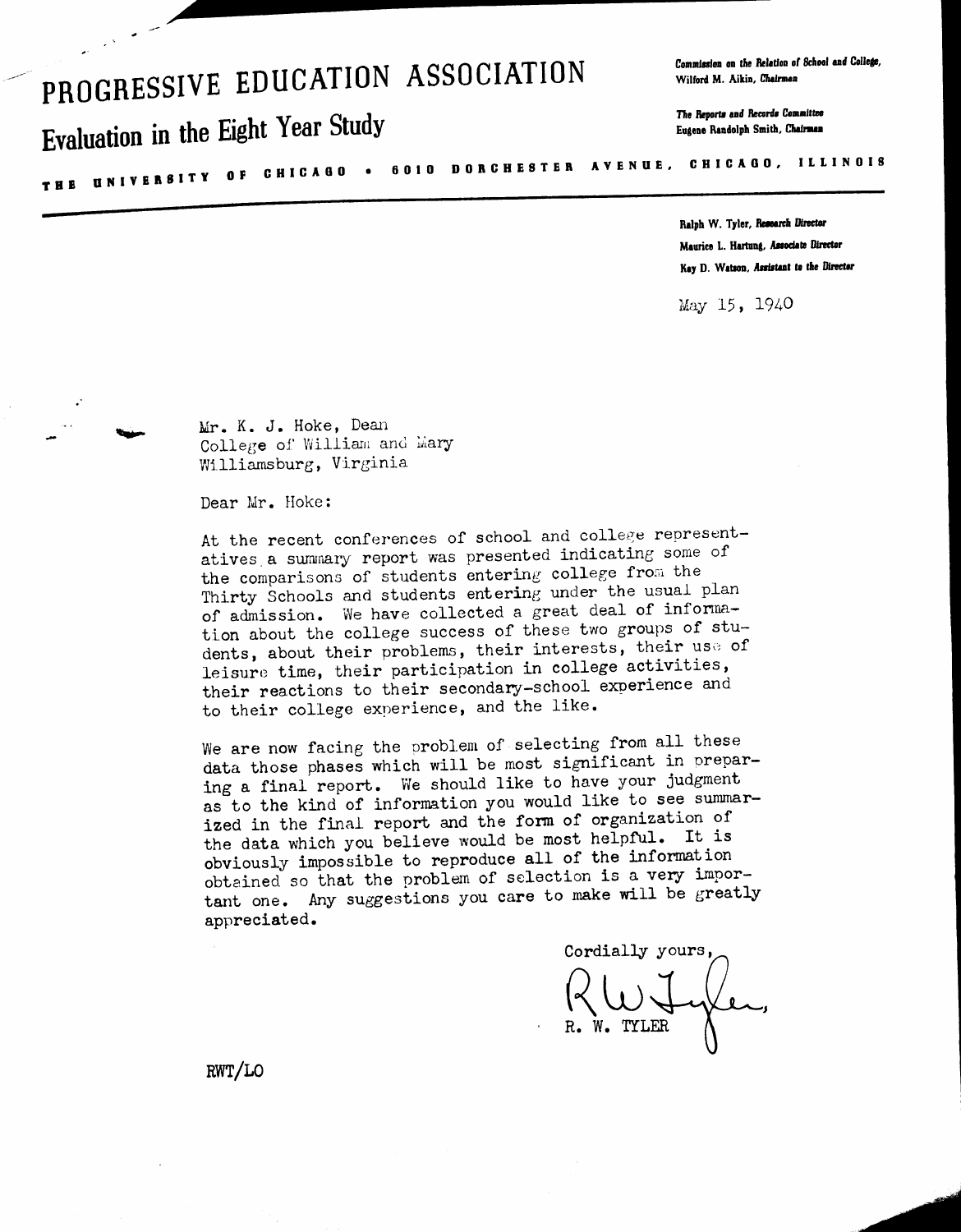K. J. Hoke

President Bryan

Progressive Education Association

Dear President Bryan:

I am returning attached hereto your correspondence with Dr. Aikin of the Progressive Education Association.

and the second complex and control of the process of the second construction of the construction of the complex of the second construction of the construction of the construction of the construction of the construction of

Your communication of January 1st, 1938, to Dr. Aikin made an agreement to include classes entering college in 1941, 1942 and 1945. I think this was a wise conclusion.

Recently, I attended a group meeting of college people at Columbia University who were engaged in a dischasion of the results of this Study, In this group were representatives from Princeton, Vassar, Buffalo, Syracuse, Columbia and Yale. The consensus of opinion was to the effect that the institutions which they represented would continue this agreement.

The college success of those students who have entered college from the schools participating in the Eight Year Study indicates that they do as well as and in some phases of college work better than students entering from traditional schools.

If there is further information you desire concerning this Study, I shall be glad to supply you with such information as I have in my files.

Very sincerely yours,

K. J. Hoke, Dean Department of Education

**ETH: G** 

 $5/23/40$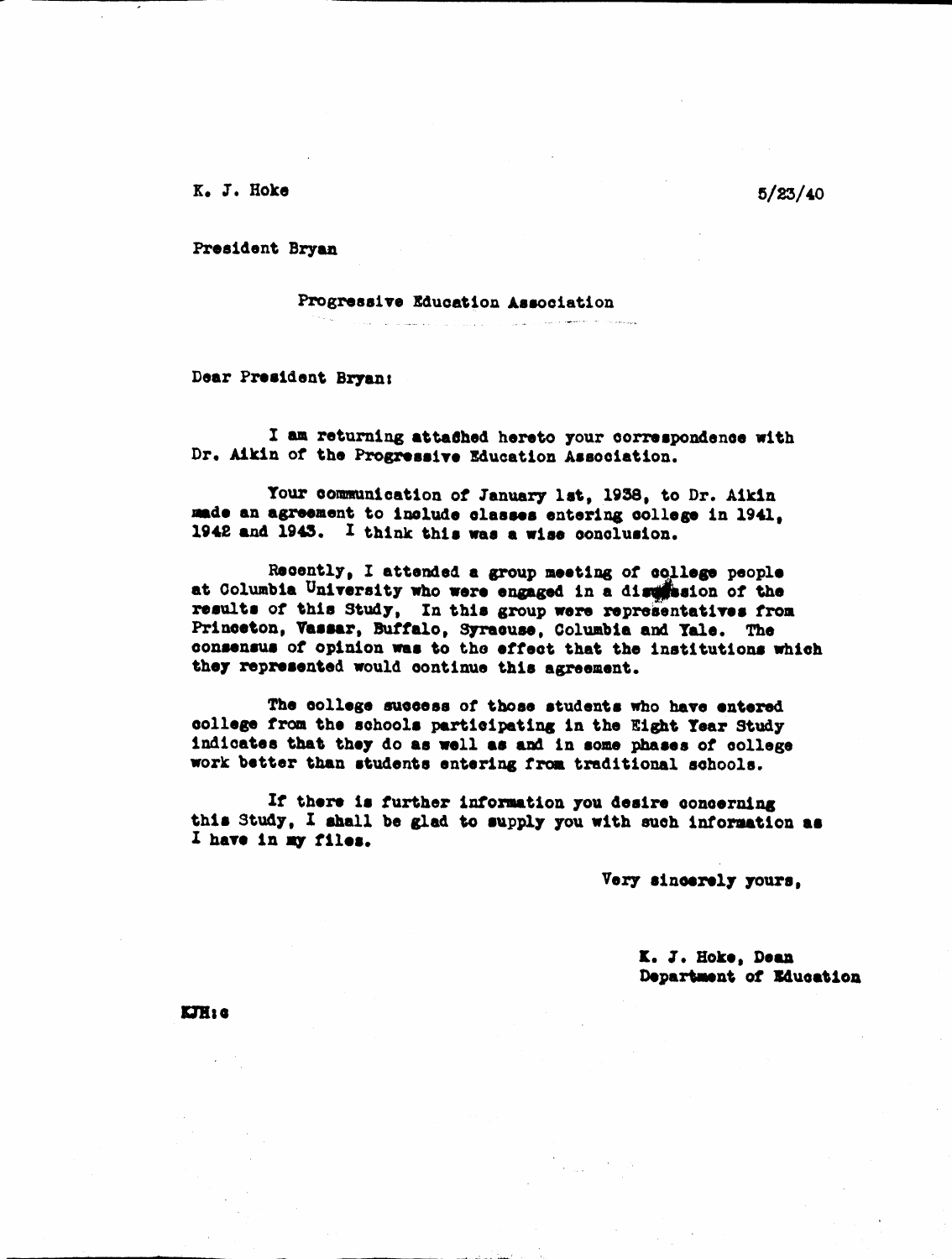### GENERALIZATIONS ON DEVIATIONS FROM THE CONVENTIONAL PATTERNS IN THE THIRTY SCHOOLS OF THE EIGHT YEAR STUDY

Presented by Mr. McCutcheon

्र संबं

"我们的。"

- $I<sub>1</sub>$ Unification of subject ideas
- II. Continuity in ideas; growth
- Meeting the demands of contemporary society III.
- Emphasis on the present needs of adolescence IV.
- Constant contacts with wide range of fields v.
- First hand participation in the affairs of the community and use VI. of community materials
- Creative epxression in various media VII.
- Growing interest of pupils in democratic way of life VIII.
	- Growing interest of teachers in curriculum field IX.
	- Guidance programs have outgrown guidance officers; teachers real guide  $\mathbf{x}$ .
	- Guidance program has become a real part in curriculum experience п.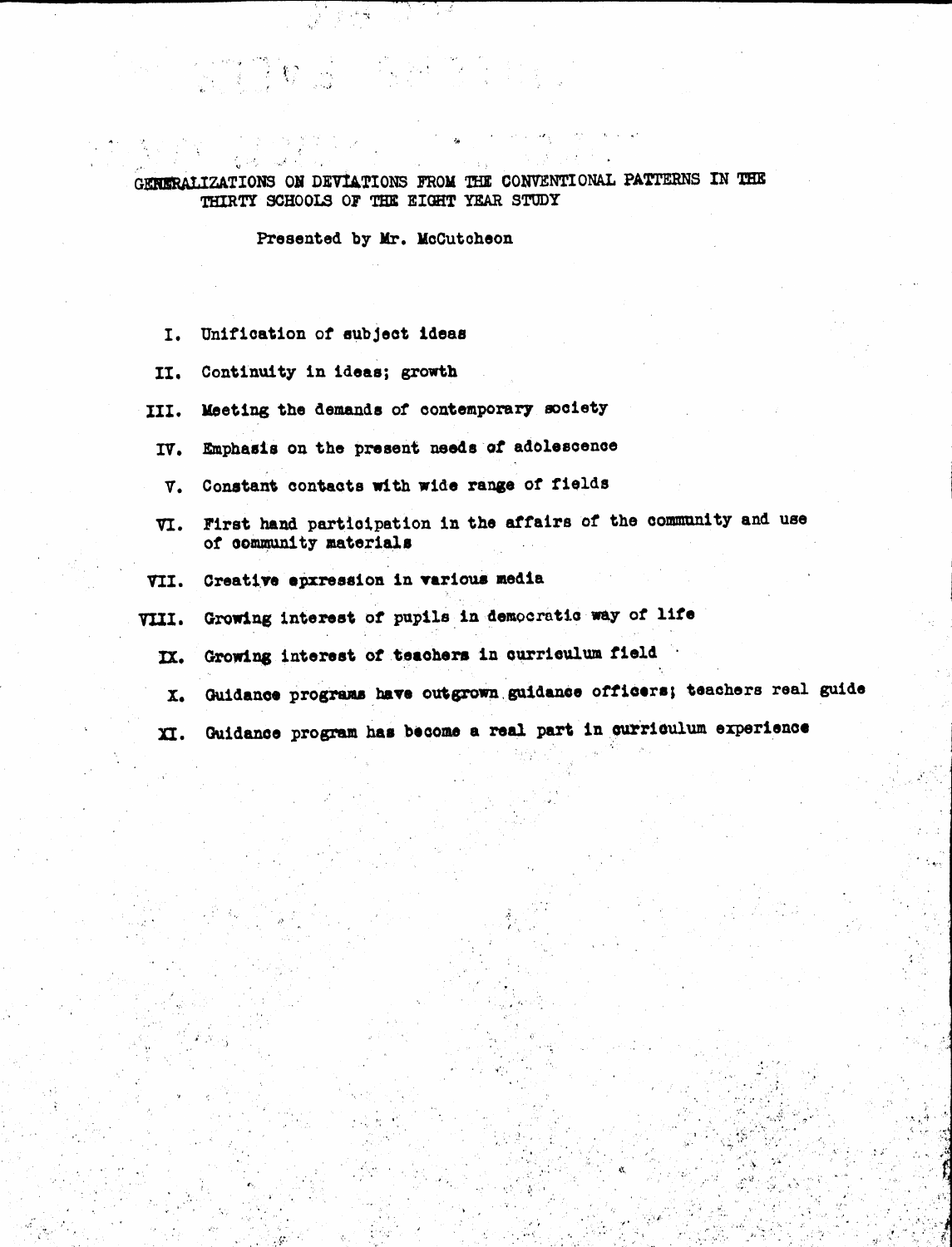$P\text{Z}/P$ 

March 30th, 1940

Mr. Forbes H. Norris Assistant Superintendent Richmond, Virginia

My dear Mr. Norris:

I have your kind letter of March 27th, together with program tor the Progressive Education Meeting in Richmond April 11th - 13th.

I oongratulate you and your associates on this splendid program. As I shall be in attendance at the Annual Conference of the Southern Association, which will be held in Atlanta at this time, I regret that I shall be unable to be with you at this meeting. However, the other members of our atatt wl11 be present.

With best wishes, I am

Very sincerely yours,

K. J. Hoke, Dean Summer Session

J:JlI:o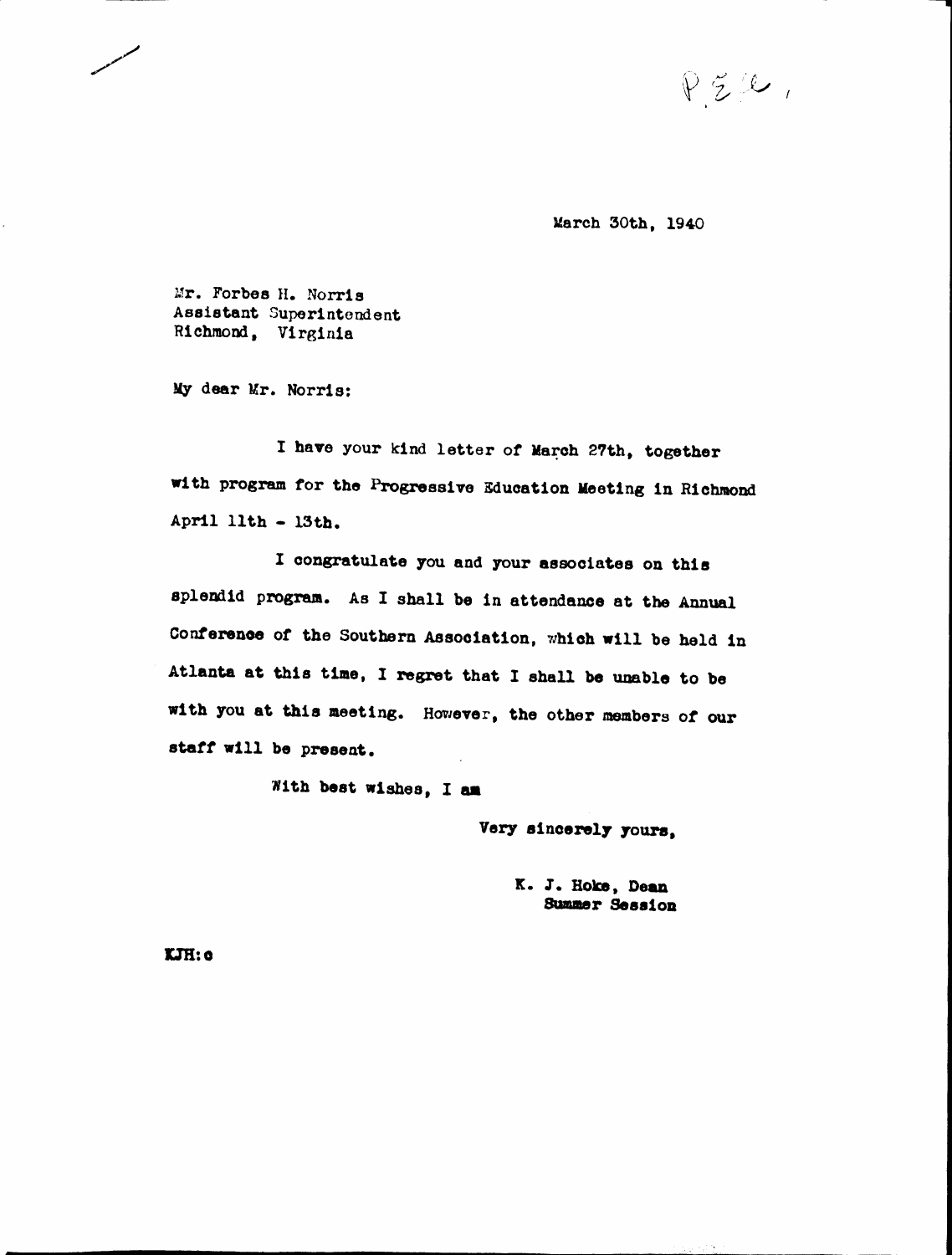March 27, 1940

Dear Coworker:

and a fact of the contract of the contract of the contract of the contract of the contract of the contract of <br>Similar the contract of the contract of the contract of the contract of the contract of the contract of the co

I am sending you a copy of the program for the Progressive Education Meeting in Richmond on April 11, 12 and 13. We are hoping that this meeting will be one of extreme value and intereot to all school people. The programs will supply you with the detail information concerning the plan and type of meetings.

I hope you and several of your teachers will plan to be with us at this time and take part in these discussions.

May I suggest that you make your own hotel roservations as no committee has been set up to handle that.

Very truly yours.

 $\sqrt{a_1}$ *N.*)<br>Porn

Assistant Superintendent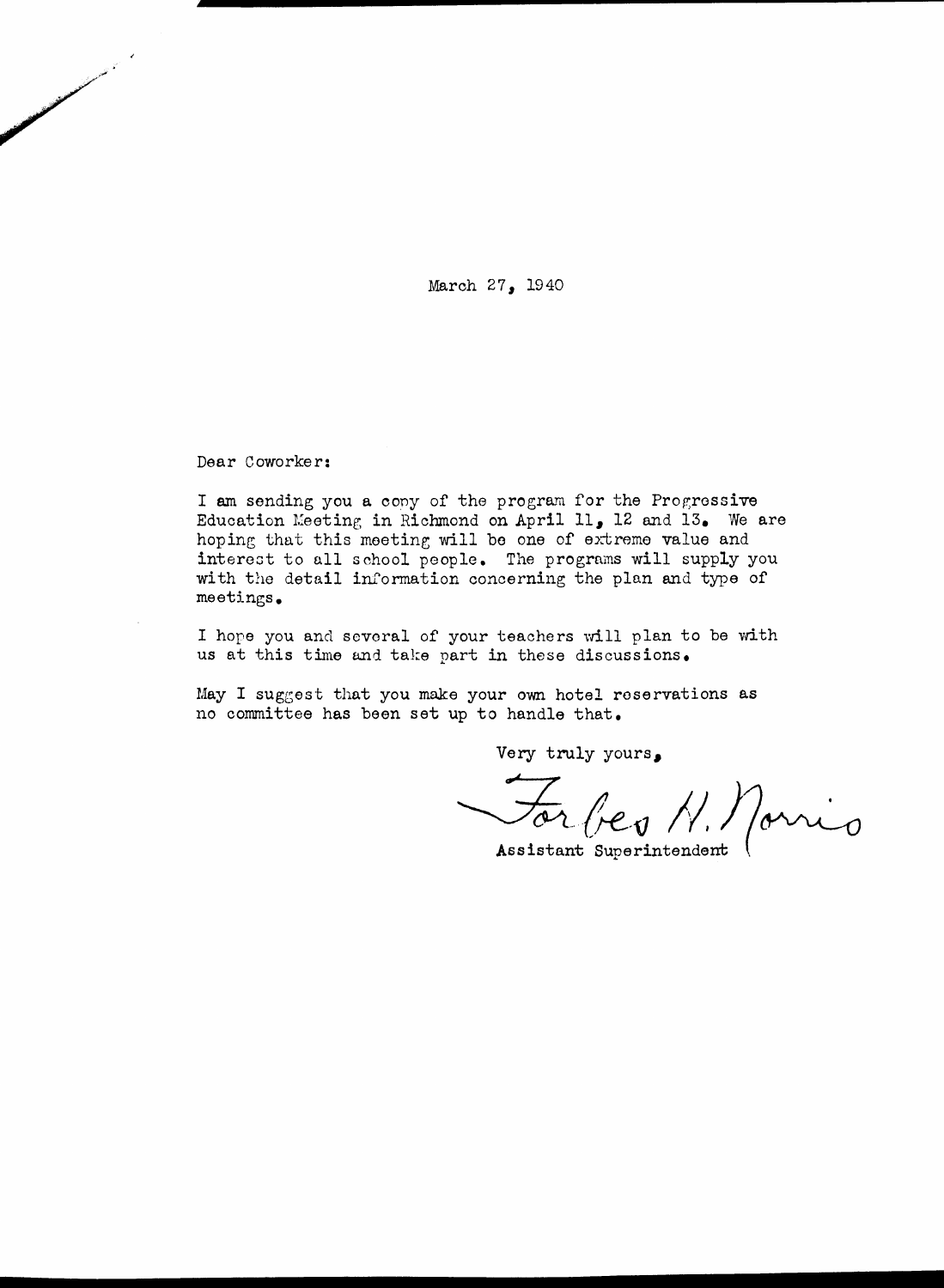March llth, 1940

 $\hat{\mathcal{V}} \subseteq \hat{\mathcal{A}}$ 

Dr. Frederick L. Redefer, Executive Secretary Progressive Education Association 221 W. 57th St. New York City

My dear Dr. Redefer:

I have your kind letter of March Sth, concerning Dr. Kilpatrick's appearance in Richmond April 11th - 13th.

I thank you for this information. It may be that we can arrange to have Dr. Kilpatrick with us. We would be glad to have him. I trust you will have a good meeting.

With best wishes, I am

Very sincerely yours,

K. J. Hoke, Chairman

KJH:c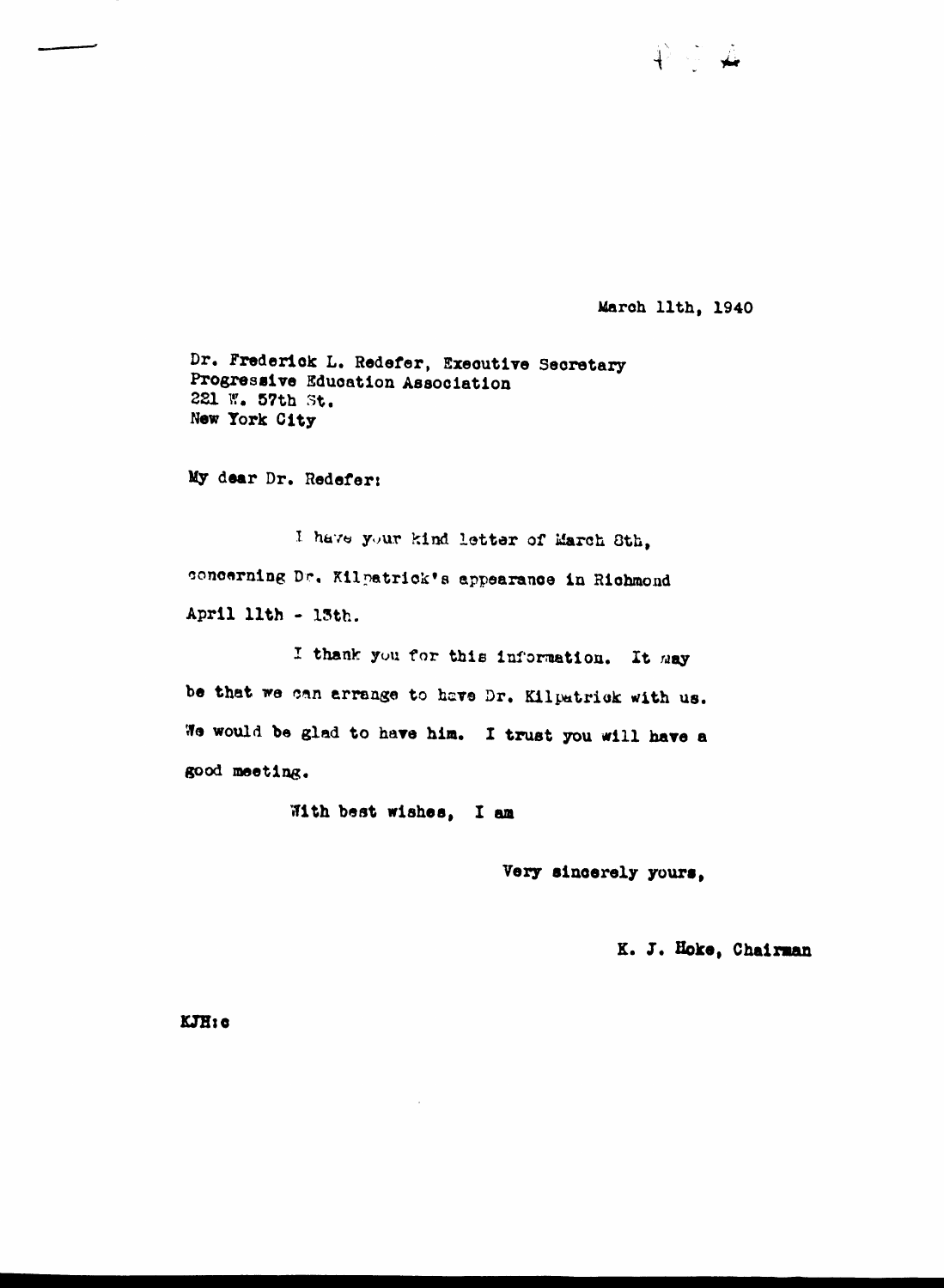# NEW EDUCATION FELLOWSHIP

# PROGRESSIVE EDUCATION ASSOCIATION

FREDERICK L. REDEFER, **Executive Secretary** 

JAMES L. HYMES, Jr., Associate Secretary 221 W. 57 ST., NEW YORK

Circle 7-7780

Cable Address: PROEDUCATE, N.Y.

Dr. K. J. Hoke College of william and Mary Williamsburg, Virginia

My dear Dr. Hoke:

Frequently Deans of various summer schools have asked me to inform them when leaders of the progressive education movement are in their vicinities so that they may obtain their services to speak to students in the college of education prior to, or following other engagements. Very often, such a leader may be obtained at a small honorarium because he is already in the vicinity.

March 8, 1940

As you know, the Progressive Education Association is holding a tri-state meeting in Richmond on April 11-13. On the evening of April 12th, Dr. Kilpatrick will speak at our dinner meeting. I thought you might like to know this, and that perhaps you might want to write to Dr. Kilpatrick to see whether he would talk to your students of education on the day preceding or following this meeting.

Very sincerely,

Frederick L. Redese

 $f l r / f y$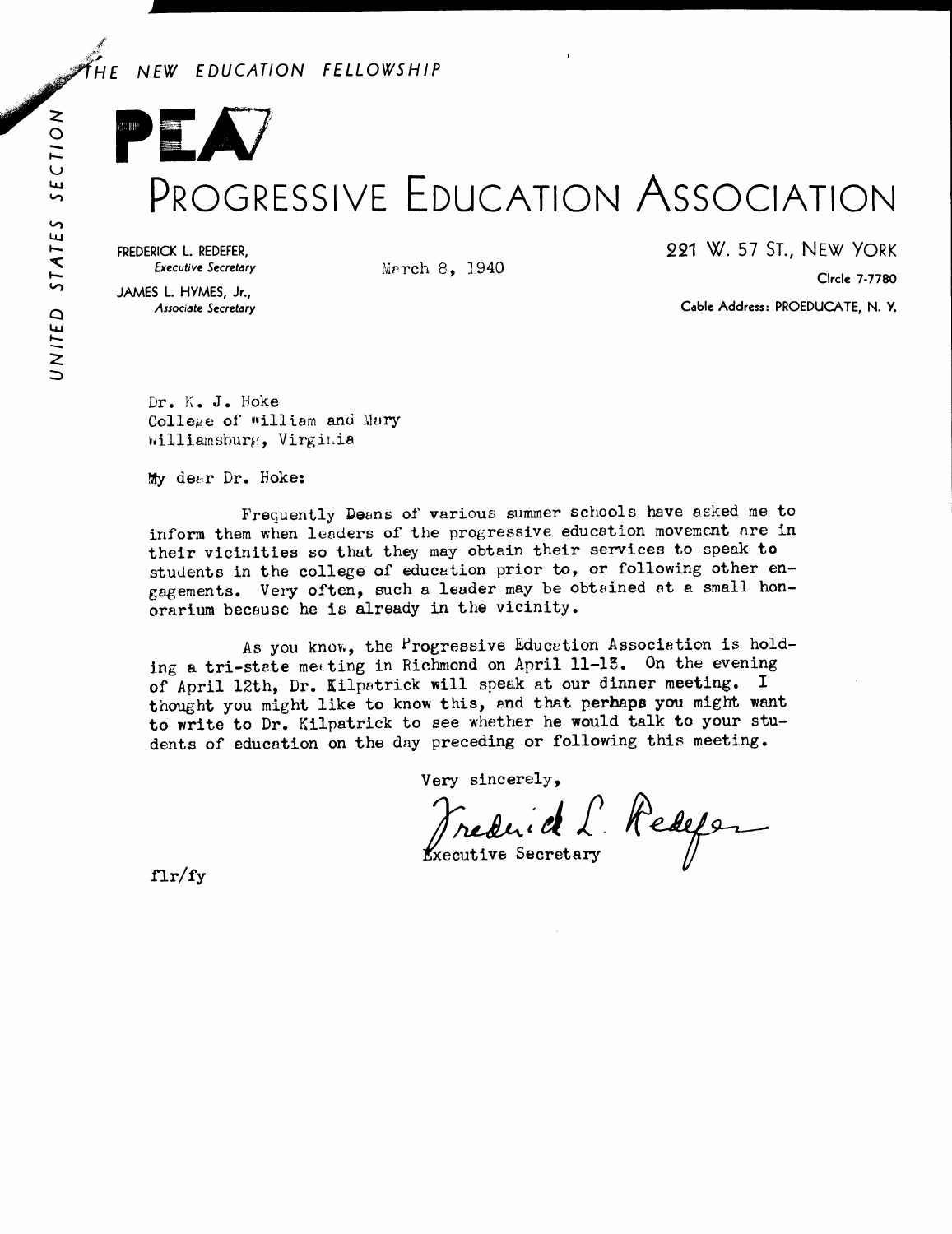## PROGRESSIVE EDUCATION ASSOCIATION

HONORARY PRESIDENT. Mr. John Dewey. Columbia University. New York City PRESIDENT. Mr. Carleton Washburne. Winnetka Public Schools. Winnetka. Illinois VICE,PRESIDENT. Mr. P. H. Bair, Bronxville Public Schools, Bronxville, New York VICE,PRESIDENT. Mr. Frank E. Baker. State Teachers College. Milwaukee, Wisconsin VICE,PRESIDENT, Miss Mildred English. Georgia State College for Women. Milledgeville. Georgia VICE,PRESIDENT. Mr. Clark Frasier. Eastern Washington College of Education, Cheney, Washington VICE,PRESIDENT. Mr. George Frasicr , Colorado State College of Education, Greeley. Colorado VICE,PRESIDENT, Mr. Grayson Kefauver. Stanford University. California VICE,PRESIDENT, Mr. Eugene Randolph Smith, Beaver Country Day School, Chestnut Hill. Massachusetts TREASURER, Mrs. Frances M. Foster, Lincoln School. Teachers College New York City EXECUTIVE SECRETARY, Mr. Frederick L. Redefer, 221 West 57th Street, New York City ASSOCIATE SECRETARY. Mr. James L. Hymes, Jr .• 221 West 57th Street, New York City EDITOR OF Progressive *Education,* Mr. W. Carson Ryan, 221 West 57th Street. New York City EDITOR OF *FTontiers of Democracy,* Mr. William H. Kilpatrick. Teachers College, New York City

### HONORARY VICE-PRESIDENTS

Mrs. F. W. McReynol<br>Ashton, Maryland

Mr. Boyd H. Bode Ohio State University Columbus. Ohio

Mr. Stanwood Cobb Chevy Chase Country Day Schoo<br>Chevy Chase, Maryland Miss Flora J. Cooke<br>Francis W. Parker Schoo<br>Chicago, Illinois

Mrs. Avery Coonley<br>3501 Newark Street<br>Washington, D. C.

Miaa Lucia Burton Morae Avery Coonley School<br>Downer's Grove, Illinoi

#### BOARD OF DIRECTORS

Mr. Russell Babcock Winnetka Public School<br>Winnetka, Illinois

Mr. Paul R. Hanna Stanford University California

Manhasset Public School. Manbaesee, New York

Mr. William H. Kilpatrick Teachers College New York City

> Mr. G. Derwood Baker Fieldeton School New York City Miss Grace Langdon

Mr. Robert D. Leigh Bennington College<br>Bennington, Vermor

Miss Ruth Bristol<br>State Teachers Colleg<br>Milwaukee, Wisconsi

Miaa Laura Zirbea Ohio State University Columbus. Ohio

Mrs. Sidonie M. Gruenber<br>Child Study Association<br>New York City

 $\sim$ 

Mr. Jesse Newlo<br>Teachers College<br>New York City

Mr. Vinal Tibbetts

Works Progress Administrati<br>Washington, D. C. Mr. Paul Witt<del>y</del><br>Northwestern Universit<br>Evanston, Illinois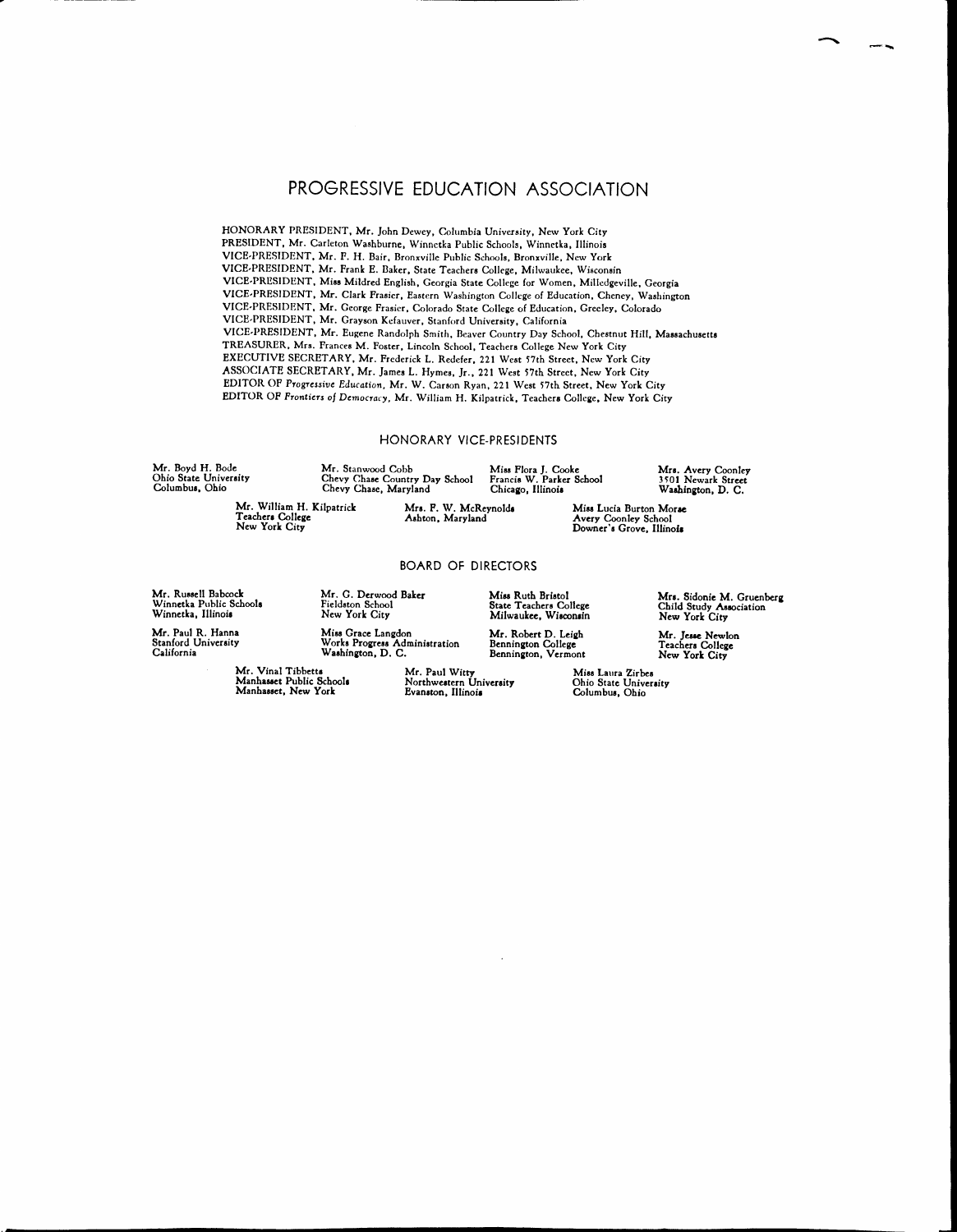

January 17th, 1940

Dr. Frederick L. Redefer 221 J. 57th Street New York City

wy dear Dr. Redefer:

I have your kind invitation of January 12th to participate in the program of the Progressive Education Association to be held in Richmond April 11th, 12th and 13th.

It happens that I am Chairman of the Commission on Curricular Problems and Research of the Southern Association of Colleges and Secondary Schools, which will hold its annual conforence in Atlanta during the week of April 8th - 13th. As it will be necessary for me to be present at this conference to represent the College and also to assist on our Southern Study, which is under the direction of the Commission on Curricular Problems and Research, it is impossible to accept your kind invitation to participate on your program.

I trust you will have a successful meeting and thank you for inviting me to attend.

Very sincerely yours,

K. J. Hoke, Chairman

KJH: 0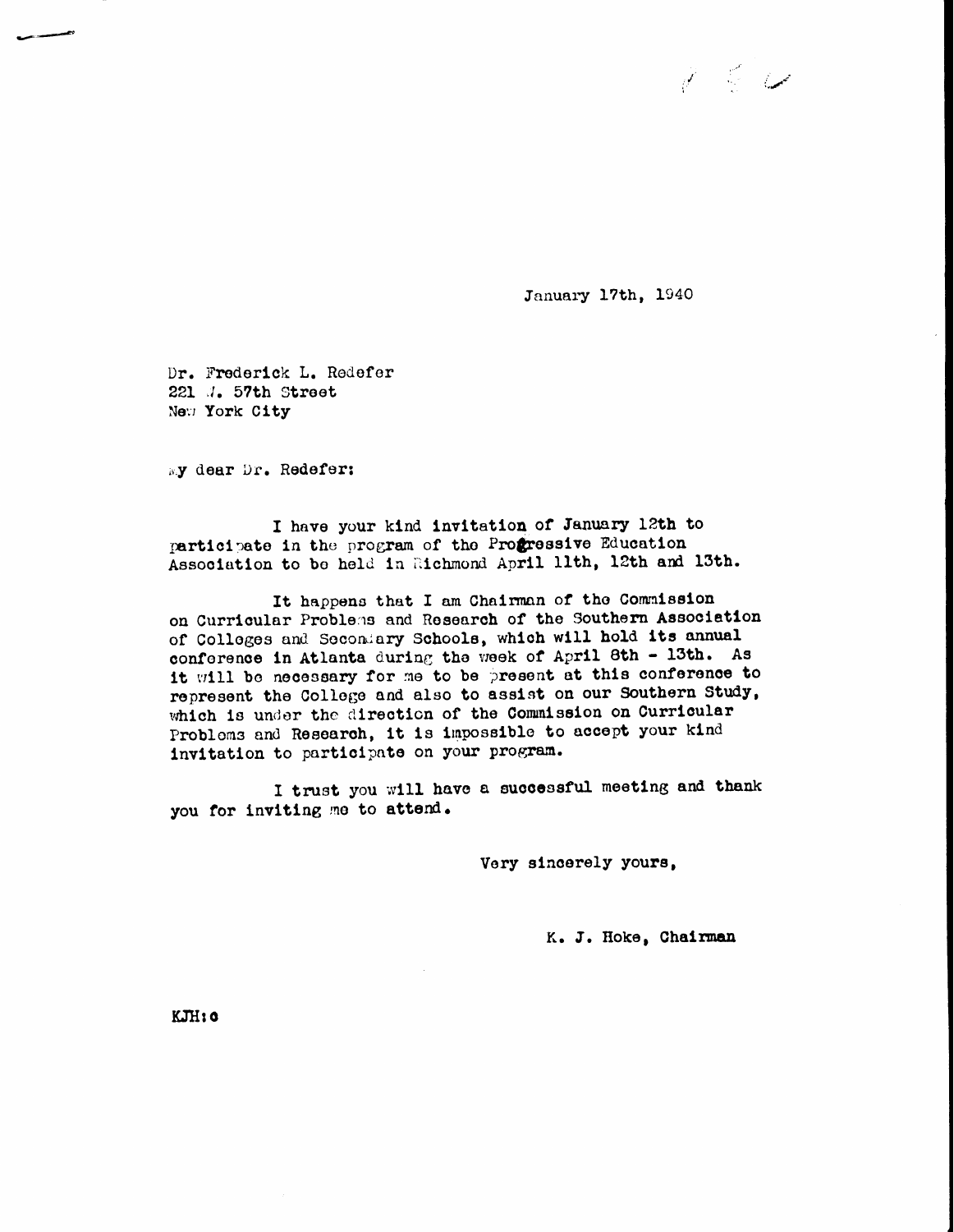### THE NEW EDUCATION FELLOWSHIP

# PROGRESSIVE EDUCATION ASSOCIATION

FREDERICK L. REDEFER, **Executive Secretary** 

January 12, 1940

221 W. 57 ST., NEW YORK Circle 7-7780

JAMES L. HYMES, Jr., **Associate Secretary** 

Cable Address: PROEDUCATE, N.Y.

Dean Kremer J. Hoke College of William and Mary Williamsburg, Virginia

My dear Dean Hoke:

On April 11, 12 and 13, the Progressive Education Association, with the cooperation of the Richmond Public Dehools, is holding a Regional Conference at the John Marshall Hotel. Nine years ago, the first "regional" conference sponsored by the Association was held in kichmond. Since that time, many changes have taken place in education and regional conferences have been held all over the United States.

This April conference centers on basic considerations in education: Individual growth, how the individual learns and his relation to the social group. Among those who will be with us for general sessions are: Mary Shattuck Fisher of Vassar College, Dr. Boyd Bode and Alice Keliher whom you know.

Following each general session we are planning "study-discussion" groups whose purpose it will be to apply general principles to classroom practices so that we can think through what these basic considerations mean for teaching and teachers. We are asking you to chairman a group discussion for senior high school teachers. The same groups will meet Thursday and Friday afternoons, and Saturday morning. You will be assisted by a discussion leader, Dr. Harl R. Douglass of the University of North Carolina, and a group of five or six others. Your function will be to provide continuity in discussion and to get the entire group participating.

I will be glad to send you the complete program for the conference. as some of your colleagues will undoubtedly wish to take advantage of the opportunity which this conference will offer. May I hear from you soon as to whether you can be with us?

Very sincerely. Treden d' 1. Resept

 $f\ln f$